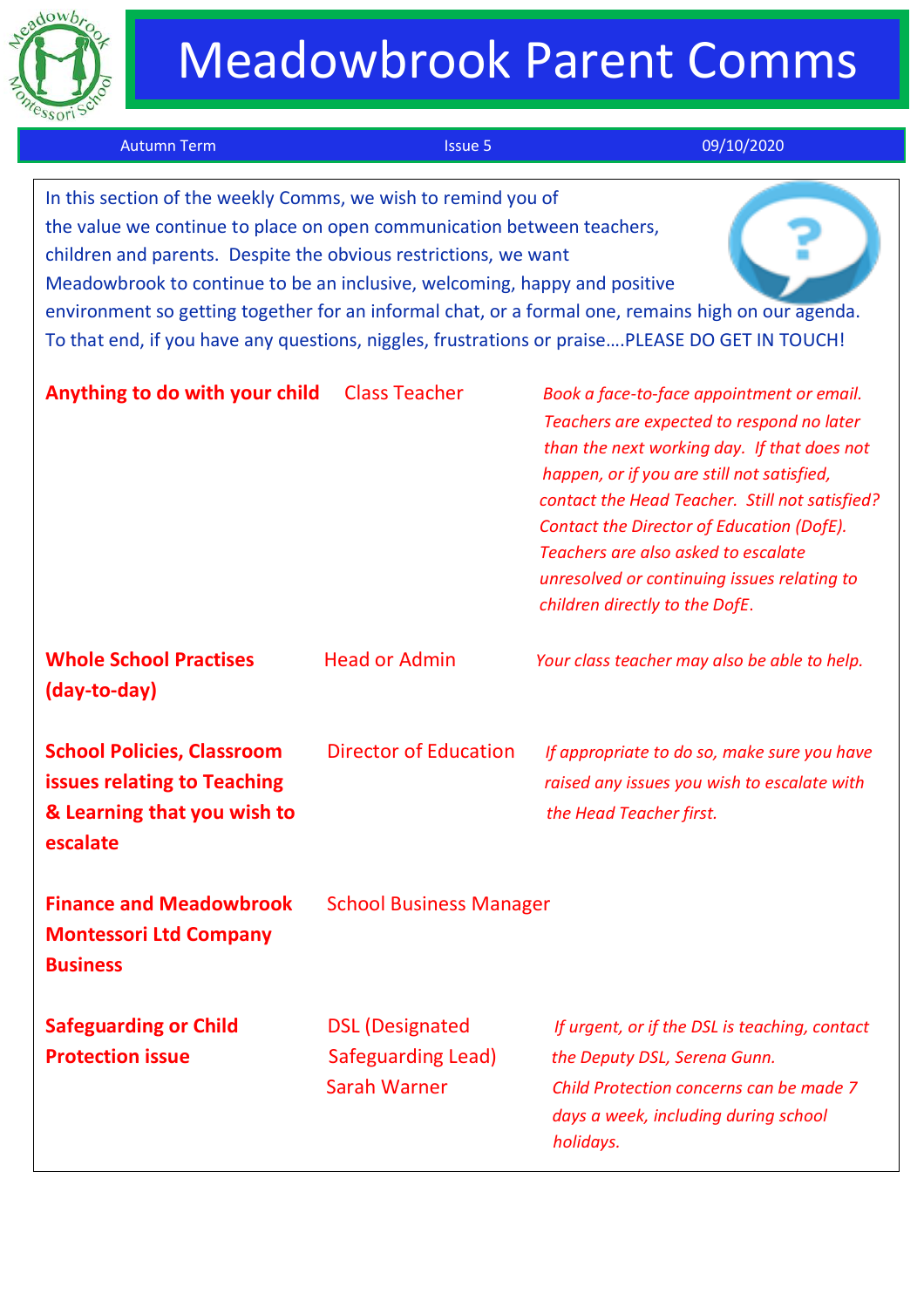

# Meadowbrook Parent Comms

### Autumn Term Issue 5 09/10/2020

# and **Celebrations** Don't forget to

email me about



any special achievements or compliments you would like to share about your child….Upper Primary are reading the Comms in their weekly meetings, and they'd love to see their own name in print!



Recipe Book As mentioned last week, we are planning to create our

very own Meadowbrook recipe book. The children have seen an example in our community meeting and have been asked to talk about their contributions at home this weekend. Please start collecting your family favourites. We want to celebrate dishes from all around the world and to suit all tastes and needs, so if you have a recipe for a tasty vegan curry, gluten free shortbread or a delicious beef stew, we want to know about them! I will be asking a couple of children to volunteer to help me with the project and over the course of the coming week, we will be

Compliments **Compliments Compliments** to everyone, so more details soon!

David



Tilezhinskii,

Year 6, is planning to host a digital Meadowbrook Music Festival and would like to invite children to share their musical talents. The current plan is for children to make a digital video with their parents, about a minute long, that they then send to the school. David will collate the videos into one compilation that will then be available for parents to watch.

The finer details are yet to be decided, but



please encourage your child to start thinking about ways they can contribute and how they could share their skills. We know there are lots of talented musicians and singers in our community and we want to see you!



HAPPY BIRTHDAY ZACH ELLIOT!!! We hope you have a lovely birthday!

### Message from FoMM

Although current guidance restricts our community activities, behind the scenes FoMM is still very busy! We are currently working on a number of exciting ideas which support the school's and childrens' wishlist , which we look forward to sharing with you soon!

## Harvest Festival

Although we can't hold our usual Harvest celebration, we are still keen to support the charities that benefit from the food collections we make. We will donate to the Bracknell food bank through the Kerith Centre, so any donations will be welcome! Please bring your tins, packets and boxes to school on **Wednesday, 21st October.**

## Secondary School Evening

Julie and Sarah Jane are inviting Year 3, 4 and 5 parents to join a Zoom meeting regarding secondary school options on **Tuesday, 20th October 7pm-8pm.**

Please ensure you have considered your options so your teacher can help you find the best way forward.

You will soon receive a letter from Joy with more guidance, but please ask your teacher if you have any questions in the meantime.

Sarah [headteacher@meadowbrook.co.uk](mailto:headteacher@meadowbrook.co.uk)